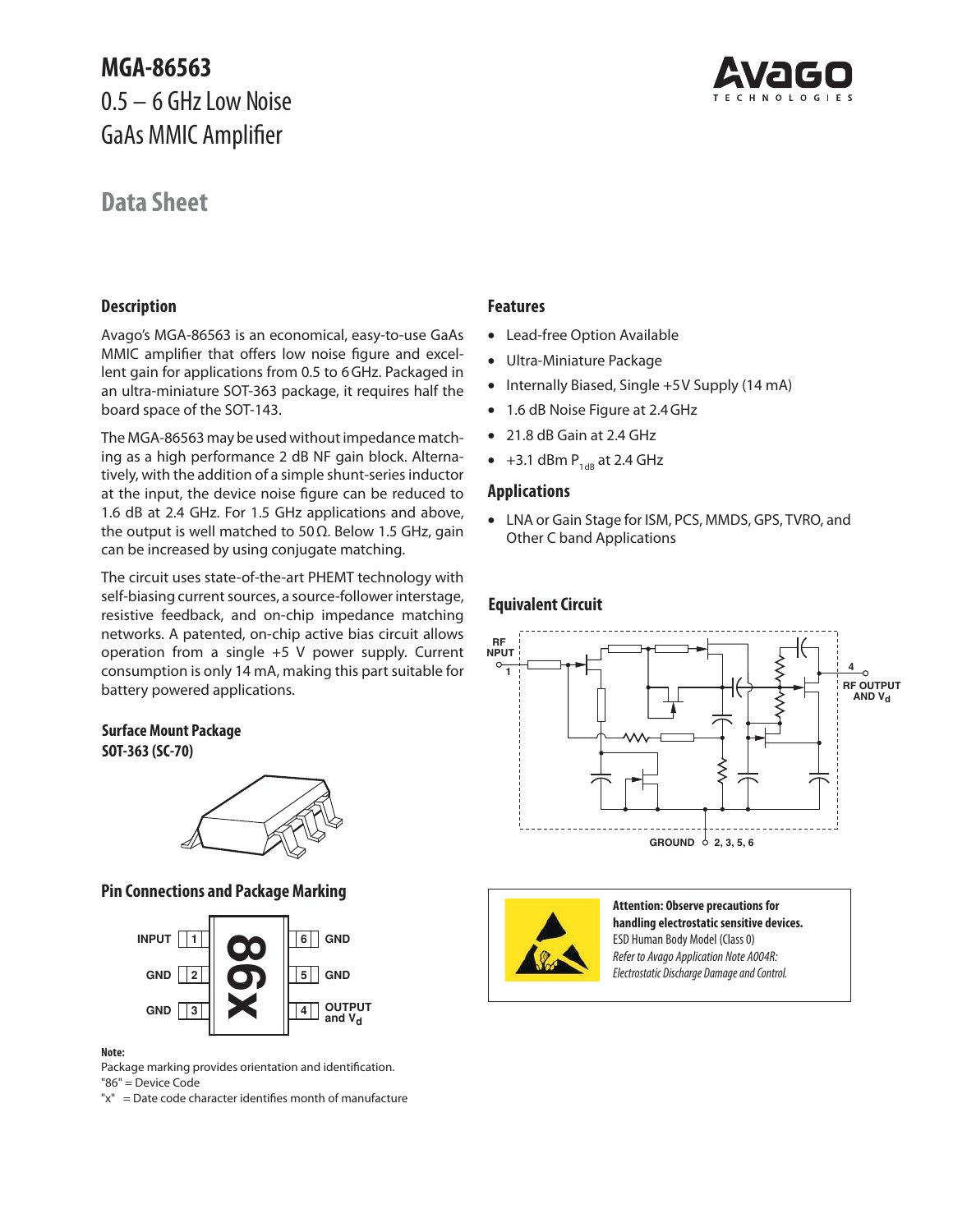### **MGA-86563 Absolute Maximum Ratings**

| <b>Symbol</b>               | <b>Parameter</b>                       | <b>Units</b>    | <b>Absolute</b><br>Maximum <sup>[1]</sup> |
|-----------------------------|----------------------------------------|-----------------|-------------------------------------------|
| $V_{d}$                     | Device Voltage, RF<br>Output to Ground | V               | 9                                         |
| $V_{in}$                    | RF Input Voltage to<br>Ground          | V               | $+0.5$<br>$-1.0$                          |
| $P_{in}$                    | <b>CW RF Input Power</b>               | d <sub>Bm</sub> | $+13$                                     |
| ch                          | <b>Channel Temperature</b>             | $^{\circ}C$     | 150                                       |
| $\mathsf{I}_{\mathsf{STG}}$ | Storage Temperature                    | °C              | $-65$ to 150                              |

**Thermal Resistance**<sup>[2]</sup>:
$$
\theta_{\text{ch-c}} = 160^{\circ} \text{C/W}
$$

### **Notes:**

1. Operation of this device above any one of these limits may cause permanent damage.

### **Electrical Specifications, T** $_{\mathsf{c}}$  **= 25°C, Z** $_{\mathsf{o}}$  **= 50 Ω unless noted, V** $_{\mathsf{d}}$  **= 5 V**

| <b>Symbol</b>                               | <b>Parameters and Test Conditions</b>       |               | <b>Units</b> | Min. | Typ.  | Max. |
|---------------------------------------------|---------------------------------------------|---------------|--------------|------|-------|------|
| $\mathsf{G}_{\underline{\mathsf{test}}}$    | Gain in Test Circuit <sup>[1]</sup>         | $f = 2.0$ GHz |              | 17   | 20    |      |
| $NF_{test}$                                 | Noise Figure in Test Circuit <sup>[1]</sup> | $f = 2.0$ GHz |              |      | 1.8   | 2.3  |
| NF <sub>o</sub>                             | Optimum Noise Figure                        | $f = 0.9$ GHz | dB           |      | 2.0   |      |
|                                             | (Tuned for lowest noise figure)             | $f = 2.0$ GHz |              |      | 1.5   |      |
|                                             |                                             | $f = 2.4$ GHz |              |      | 1.6   |      |
|                                             |                                             | $f = 4.0$ GHz |              |      | 1.7   |      |
|                                             |                                             | $f = 6.0$ GHz |              |      | 2.0   |      |
| $\mathsf{G}_{\scriptscriptstyle\mathsf{A}}$ | Associated Gain at NF <sub>o</sub>          | $f = 0.9$ GHz | dB           |      | 20.8  |      |
|                                             | (Tuned for lowest noise figure)             | $f = 2.0$ GHz |              |      | 22.7  |      |
|                                             |                                             | $f = 2.4$ GHz |              |      | 22.5  |      |
|                                             |                                             | $f = 4.0$ GHz |              |      | 18.0  |      |
|                                             |                                             | $f = 6.0$ GHz |              |      | 13.7  |      |
| $P_{1 dB}$                                  | Output Power at 1 dB Gain Compression       | $f = 0.9$ GHz | dBm          |      | 3.6   |      |
|                                             | $(50 \Omega$ Performance)                   | $f = 2.0$ GHz |              |      | 4.1   |      |
|                                             |                                             | $f = 2.4$ GHz |              |      | 4.2   |      |
|                                             |                                             | $f = 4.0$ GHz |              |      | 4.3   |      |
|                                             |                                             | $f = 6.0$ GHz |              |      | 3.3   |      |
| IP <sub>3</sub>                             | Third Order Intercept Point                 | $f = 2.4$ GHz | dBm          |      | $+15$ |      |
| $VSWR_{in}$                                 | Input VSWR                                  | $f = 2.4$ GHz |              |      | 2.3:1 |      |
| $VSWR_{\text{out}}$                         | Output VSWR                                 | $f = 2.4$ GHz |              |      | 1.7:1 |      |
| d                                           | <b>Device Current</b>                       |               | mA           |      | 14    |      |

**Note:**

1. Guaranteed specifications are 100% tested in the circuit in Figure 10 in the Applications Information section.

<sup>2.</sup>  $T_c = 25^{\circ}C$  (T<sub>c</sub> is defined to be the temperature at the package pins where contact is made to the circuit board).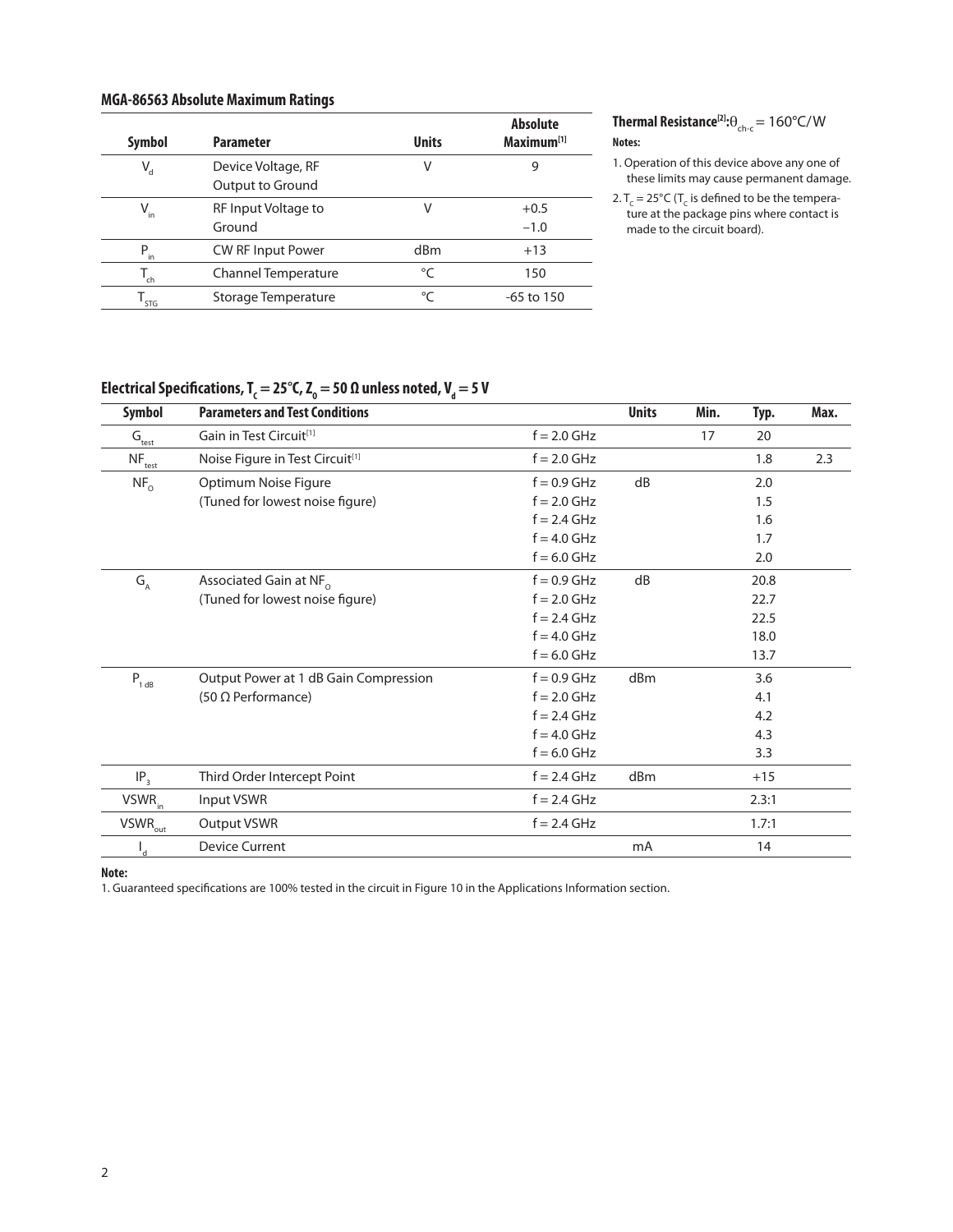### MGA-86563 Typical Performance, T<sub>c</sub> = 25°C, V<sub>d</sub> = 5 V





**0 0 FREQUENCY (GHz) 10 4 2 6 8 1 2 3 5 4 +25 -40 6 +50 +85**

**Figure 1. Minimum Noise Figure (Optimum Tuning) vs. Frequency and Temperature.**



**Figure 3. Output Power for 1 dB Gain Compression (into 50 Ω) vs. Frequency and Temperature.**







**Figure 4. Minimum Noise Figure (Optimum Tuning) vs. Frequency and Voltage.**



**Figure 6. Output Power for 1 dB Gain Compression (into 50 Ω) vs. Frequency and Voltage.**



**32 4.0 3.5 ASSOCIATED GAIN (dB) ATED GAIN (dB) 3.0 24** NOISE FIGURE (dB) **NOISE FIGURE (dB) 2.5 NF 50 2.0 16 1.5 NFopt 1.0 8 GA 50 0.5 0 12 0 8 10 0 4 2 6 FREQUENCY (GHz)**



**Figure 7. Input and Output VSWR (into 50 Ω) vs. Frequency.**

**Figure 8. 50 Ω Noise Figure and Associated Gain vs. Frequency.**

**Figure 9. Device Current vs. Voltage.**

# **Figure 5. Associated Gain (Optimum Tuning) vs.**

3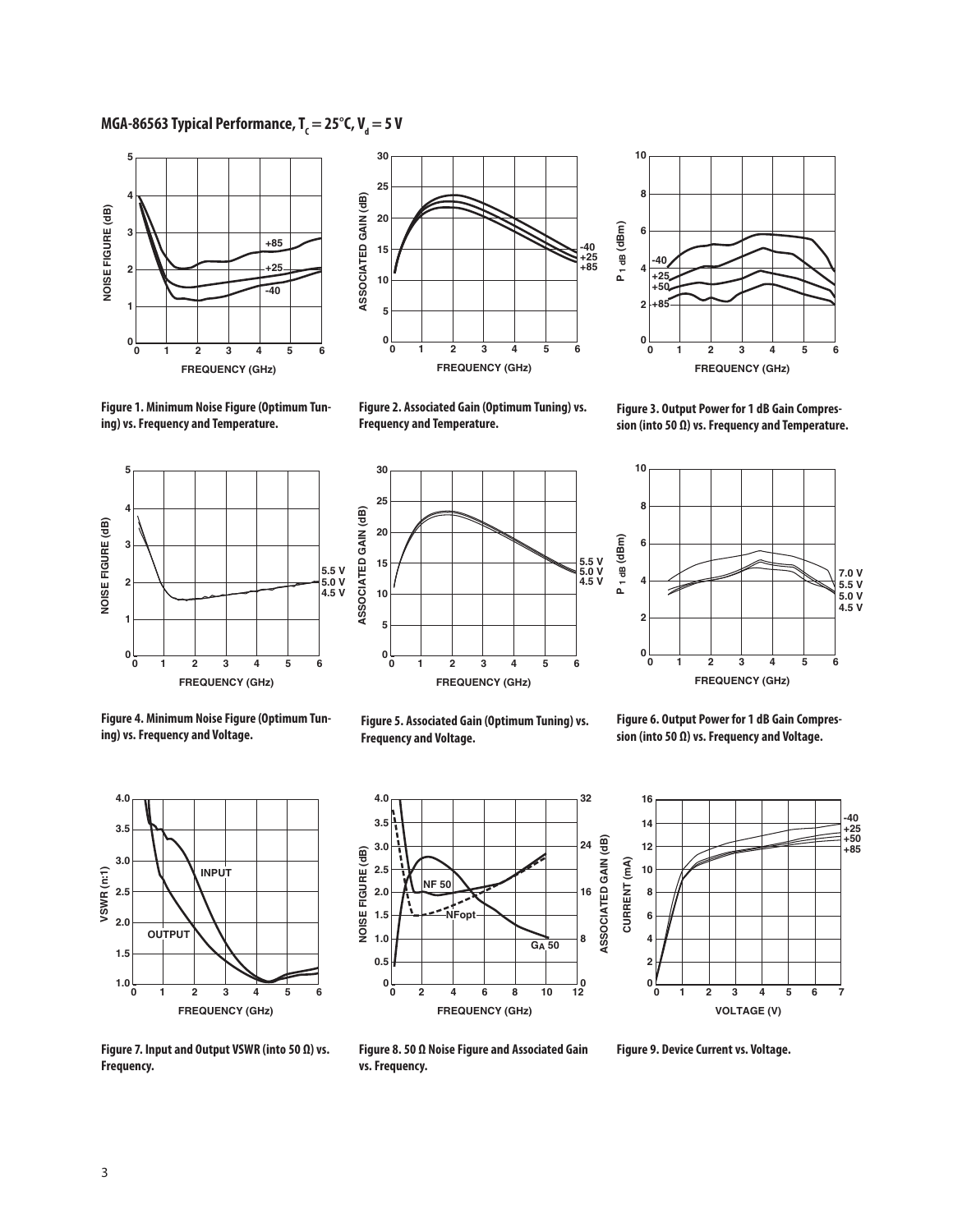| Freq. |      | $S_{11}$       |      | $S_{21}$ |        |         | $S_{12}$ |       |      | $S_{22}$ | K             |
|-------|------|----------------|------|----------|--------|---------|----------|-------|------|----------|---------------|
| GHz   | Mag. | Ang.           | dB   | Mag.     | Ang.   | dB      | Mag.     | Ang.  | Mag. | Ang.     | <b>Factor</b> |
| 0.1   | 0.84 | $-17$          | 3.1  | 1.42     | 76     | $-39.8$ | 0.010    | 15    | 0.85 | $-15$    | 3.27          |
| 0.5   | 0.57 | $-29$          | 14.7 | 5.41     | 41     | $-44.3$ | 0.006    | $-23$ | 0.59 | $-39$    | 6.77          |
| 1.0   | 0.55 | $-41$          | 18.9 | 8.77     | 4      | $-51.2$ | 0.003    | $-2$  | 0.46 | $-53$    | 10.49         |
| 1.5   | 0.53 | $-57$          | 20.8 | 10.97    | $-29$  | $-52.1$ | 0.002    | 70    | 0.38 | -66      | 14.23         |
| 2.0   | 0.47 | $-73$          | 21.7 | 12.14    | $-62$  | $-45.2$ | 0.005    | 96    | 0.32 | $-78$    | 5.94          |
| 2.5   | 0.38 | -89            | 21.8 | 12.33    | -94    | $-40.7$ | 0.009    | 102   | 0.24 | $-89$    | 3.78          |
| 3.0   | 0.26 | $-104$         | 21.3 | 11.61    | $-125$ | $-37.4$ | 0.014    | 100   | 0.16 | -99      | 2.92          |
| 3.5   | 0.14 | $-115$         | 20.2 | 10.23    | $-152$ | $-34.4$ | 0.018    | 97    | 0.09 | $-102$   | 2.75          |
| 4.0   | 0.04 | $-106$         | 18.8 | 8.75     | $-177$ | $-32.6$ | 0.023    | 92    | 0.03 | $-82$    | 2.58          |
| 4.5   | 0.04 | -6             | 17.4 | 7.44     | 162    | $-30.9$ | 0.027    | 88    | 0.03 | 1        | 2.58          |
| 5.0   | 0.07 | $\overline{2}$ | 16.1 | 6.41     | 143    | $-29.6$ | 0.032    | 83    | 0.05 | 20       | 2.53          |
| 5.5   | 0.09 | $-4$           | 14.9 | 5.57     | 126    | $-28.1$ | 0.038    | 78    | 0.06 | 19       | 2.45          |
| 6.0   | 0.11 | $-17$          | 13.9 | 4.93     | 110    | $-26.0$ | 0.044    | 72    | 0.08 | 14       | 2.38          |
| 6.5   | 0.12 | $-28$          | 12.9 | 4.40     | 94     | $-24.9$ | 0.050    | 65    | 0.08 | 4        | 2.35          |
| 7.0   | 0.13 | $-36$          | 12.0 | 3.96     | 79     | $-23.8$ | 0.057    | 59    | 0.09 | $-3$     | 2.29          |
| 7.5   | 0.15 | -44            | 11.1 | 3.58     | 65     | $-22.6$ | 0.065    | 53    | 0.11 | $-12$    | 2.21          |
| 8.0   | 0.17 | $-53$          | 10.4 | 3.30     | 51     | $-22.6$ | 0.074    | 44    | 0.13 | $-21$    | 2.10          |

**MGA-86563 Typical Scattering Parameters<sup>[1]</sup>, T<sub>c</sub> = 25°C, Z<sub>o</sub> = 50 Ω, V<sub>d</sub> = 5 V** 

### **MGA-86563 Typical Noise Parameters[1], T**<sub>C</sub> = 25°C, Z<sub>0</sub> = 50 Ω, V<sub>d</sub> = 5 V

| <b>Frequency</b> | NF,<br>$\Omega$ |      |      |                   |
|------------------|-----------------|------|------|-------------------|
| (GHz)            | (dB)            | Mag. | Ang. | $R_{N}/50 \Omega$ |
| 5                | 2.8             | 0.61 | 4    | 1.16              |
| 1.0              | 1.8             | 0.56 | 24   | 0.47              |
| 1.5              | 1.5             | 0.50 | 33   | 0.34              |
| 2.0              | 1.5             | 0.45 | 40   | 0.38              |
| 2.5              | 1.6             | 0.41 | 50   | 0.33              |
| 3.0              | 1.6             | 0.38 | 57   | 0.30              |
| 4.0              | 1.7             | 0.32 | 73   | 0.28              |
| 5.0              | 1.9             | 0.24 | 98   | 0.27              |
| 6.0              | 2.1             | 0.15 | 131  | 0.24              |

**Note:**

1. Reference plane per Figure 11 in Applications Information section.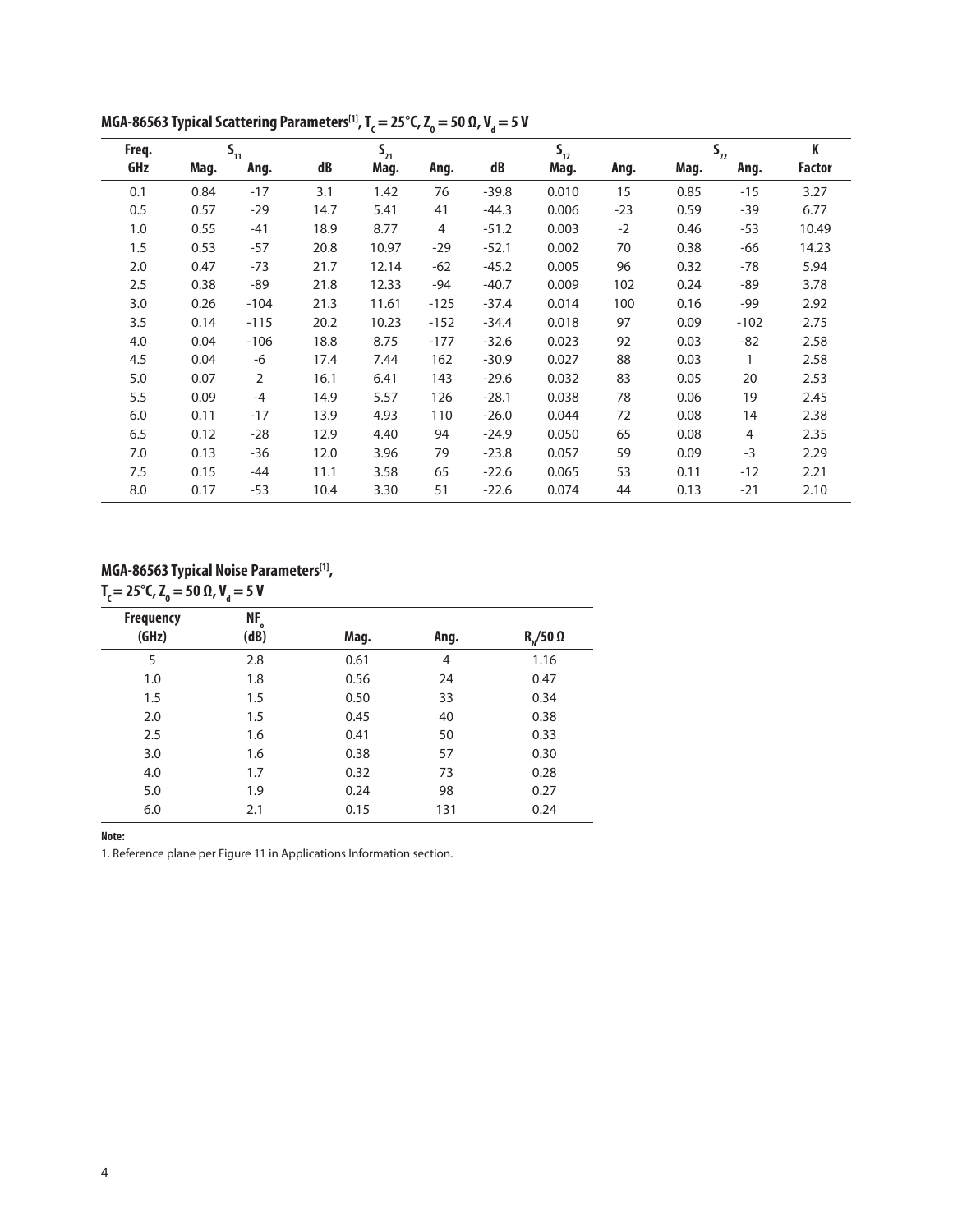### **MGA-86563 Applications Information**

#### **Introduction**

The MGA-86563 is a high gain, low noise RF amplifier for use in wireless RF applications within the 0.5 to 6 GHz frequency range. The MGA-86563 is a three-stage, GaAs Microwave Monolithic Integrated Circuit (MMIC) ampli fier that uses internal feedback to provide wideband gain and impedance matching.

A patented, active bias circuit makes use of current sources to "re-use" the drain current in all three stages of gain, thus minimizing the required supply current and decreasing sensitivity to variations in power supply voltage.

### **Test Circuit**

The circuit shown in Figure 10 is used for 100% RF testing of Noise Figure and Gain. The input of this circuit is fixed tuned for a conjugate power match (maximum power transfer, or, minimum Input VSWR) at 2 GHz. Tests in this circuit are used to guarantee the NF $_{test}$  and  $G_{test}$  parameters shown in the Electrical Specifications Table.

The 3.3 nH inductor, L1 (Coilcraft, Cary, IL or equivalent) in series with the input of the amplifier matches the input to 50Ω at 2 GHz.

The parameter test circuit uses a high impedance RF choke to apply  $\mathsf{V}_{_{\sf d}}$  to the MMIC while isolating the power supply from the RF Output of the amplifier.





### **Phase Reference Planes**

The positions of the reference planes used to measure S-Parameters and to specify  $\Gamma_{\text{opt}}$  for the Noise Parameters are shown in Figure 11. As seen in the illustration, the reference planes are located at the extremities of the package leads.



**Figure 11. Reference Planes.**

#### **Biasing**

The MGA-86563 is a voltage-biased device and operates from a single +5 volt power supply. With a typical current drain of only 14 mA, the MGA-86563 is suitable for use in battery powered applications. RF performance is very stable over a wide variation of power supply voltage.

Since DC bias is applied to the MGA-86563 through the RF Output pin, some method of isolating the RF from the DC must be provided. An RF choke or length of high impedance transmission line is typically used for this purpose.

#### **SOT-363 PCB Layout**

A PCB pad layout for the miniature SOT-363 (SC-70) package used by the MGA-86563 is shown in Figure 12 (dimensions are in inches). This layout provides ample allowance for package placement by automated assembly equipment without adding parasitics that could impair the high frequency RF performance of the MGA-86563. The layout is shown with a nominal SOT-363 package footprint superimposed on the PCB pads.



**Dimensions in Inches.** 

**Figure 12. Recommended PCB Pad Layout for Avago's SC70 6L/SOT-363 Products.**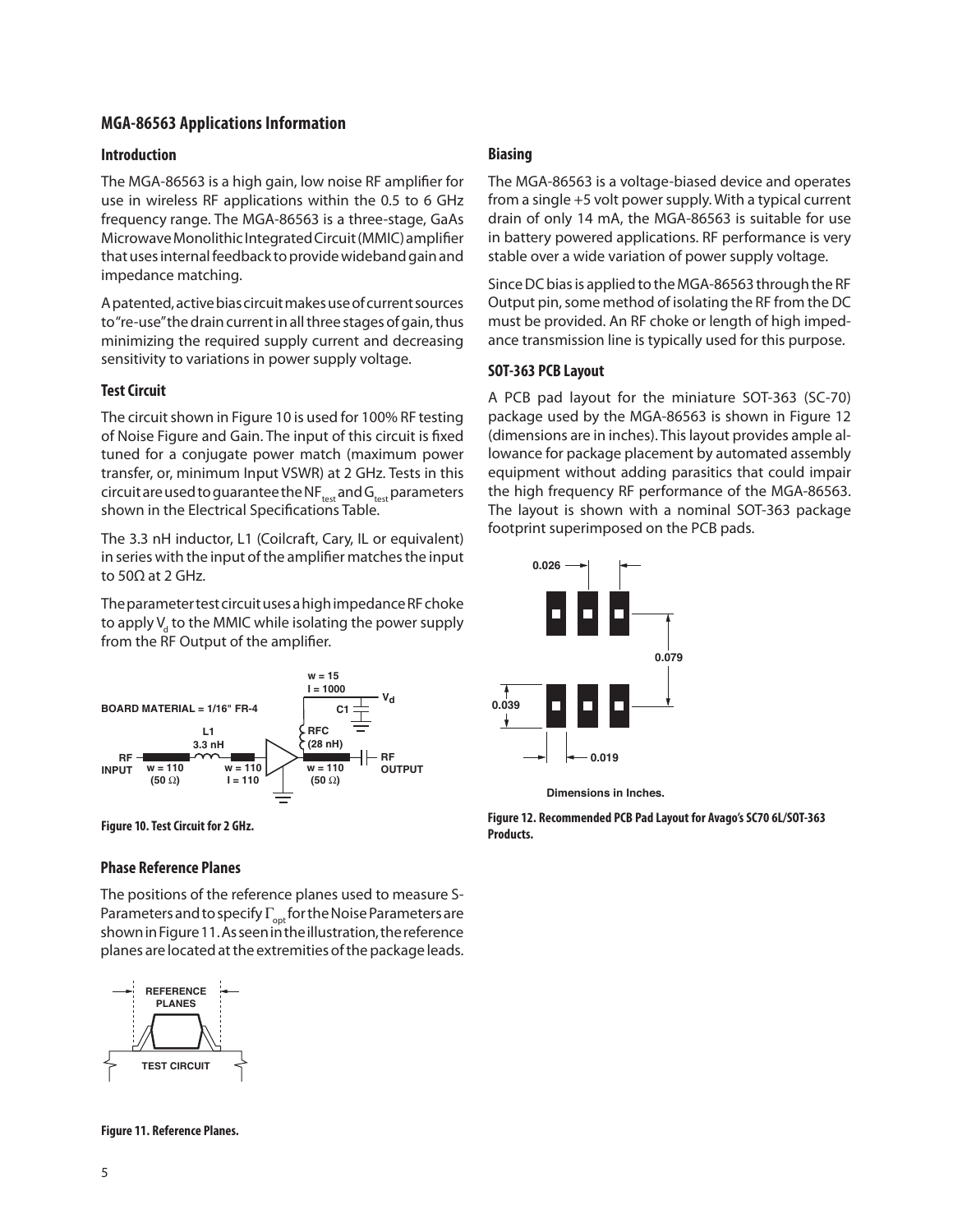### **RF Layout**

The RF layout in Figure 13 is suggested as a starting point for amplifier designs using the MGA-86563 MMIC. Adequate grounding is needed to obtain maximum performance and to obviate potential instability. All four ground pins of the MMIC should be connected to RF ground by using plated through holes (vias) near the package terminals.

It is recommended that the PCB pads for the ground pins NOT be connected together underneath the body of the package. PCB traces hidden under the package cannot be adequately inspected for SMT solder quality.





### **PCB Material**

FR-4 or G-10 printed circuit board material is a good choice for most low cost wireless applications. Typical board thickness is 0.020 or 0.031 inches. The width of 50Ω microstriplines in PC boards of these thicknesses is also convenient for mounting chip components such as the series inductor that is used at the input for impedance matching or for DC blocking capacitors.

For applications requiring the lowest noise figures, the use of PTFE/glass dielectric materials may be warranted to minimize transmission line losses at the amplifier input. A 0.5 inch length of 50 $\Omega$  microstripline on FR-4 has approximately 0.3 dB loss at 4 GHz which will add directly to the noise figure of the MGA-86563.

### **Typical Application Circuit**

A typical implementation of the MGA-86563 as a low noise amplifier is shown in Figure 14.

A 50Ω microstripline with a series DC blocking capacitor, C1, is used to feed RF to the MMIC. The input of the MGA-86563 is already partially matched for noise figure and gain to 50 $\Omega$ . The use of a simple input matching circuit, such as a series inductor, will minimize amplifier noise figure. Since the impedance match for  $NF_{\alpha}$  (minimum noise figure) is very close to a conjugate power match, a low noise figure can be realized simultaneously with a low input VSWR.

DC power is applied to the MMIC through the same pin that is shared with the RF output. A 50 $\Omega$  microstripline is used to connect the device to the following stage. A bias decoupling network is used to feed in  $V_{d}$  while simultaneously providing a DC block to the RF signal. The bias decoupling network shown in Figure 14, consisting of resistor R1, a short length of high impedance microstripline, and bypass capacitor C3, will provide excellent performance over a wide frequency range. Surface mount chip inductors could be used in place of the high impedance transmission line to act as an RF choke. Consideration should be given to potential resonances and signal radiation when using lumped inductors.

For operation at frequencies below approximately 2 GHz, the addition of a simple impedance matching circuit to the output will increase the gain and output power by 0.5 to 1.5 dB. The output matching circuit will not effect the noise figure.

A small value resistor placed in series with the  $V_{dd}$  line may be useful to "de-Q" the bias circuit. Typical values of R1 are in the 10 Ω to 100 Ω range. Depending on the value of resistance used, the supply voltage may have to be increased to compensate for voltage drop across R1. The power supply should be capacitively bypassed (C3) to ground to prevent undesirable gain variations and to eliminate unwanted feedback through the bias lines that could cause oscillation.



**Figure 14. Typical Amplifier Circuit.**

#### **Higher Bias Voltages**

While the MGA-86563 is designed primarily for use in +5 volt applications, the internal bias regulation circuitry allows it to be operated with any power supply voltage from +5 to +7 volts. The use of +7 volts increases the  $P_{1dB}$ by approximately 1 dBm. The effect on noise figure, gain, and VSWR with higher  $\mathsf{V}_{_{\mathrm{d}}}$  is negligible.

For more information call your nearest Avago sales office.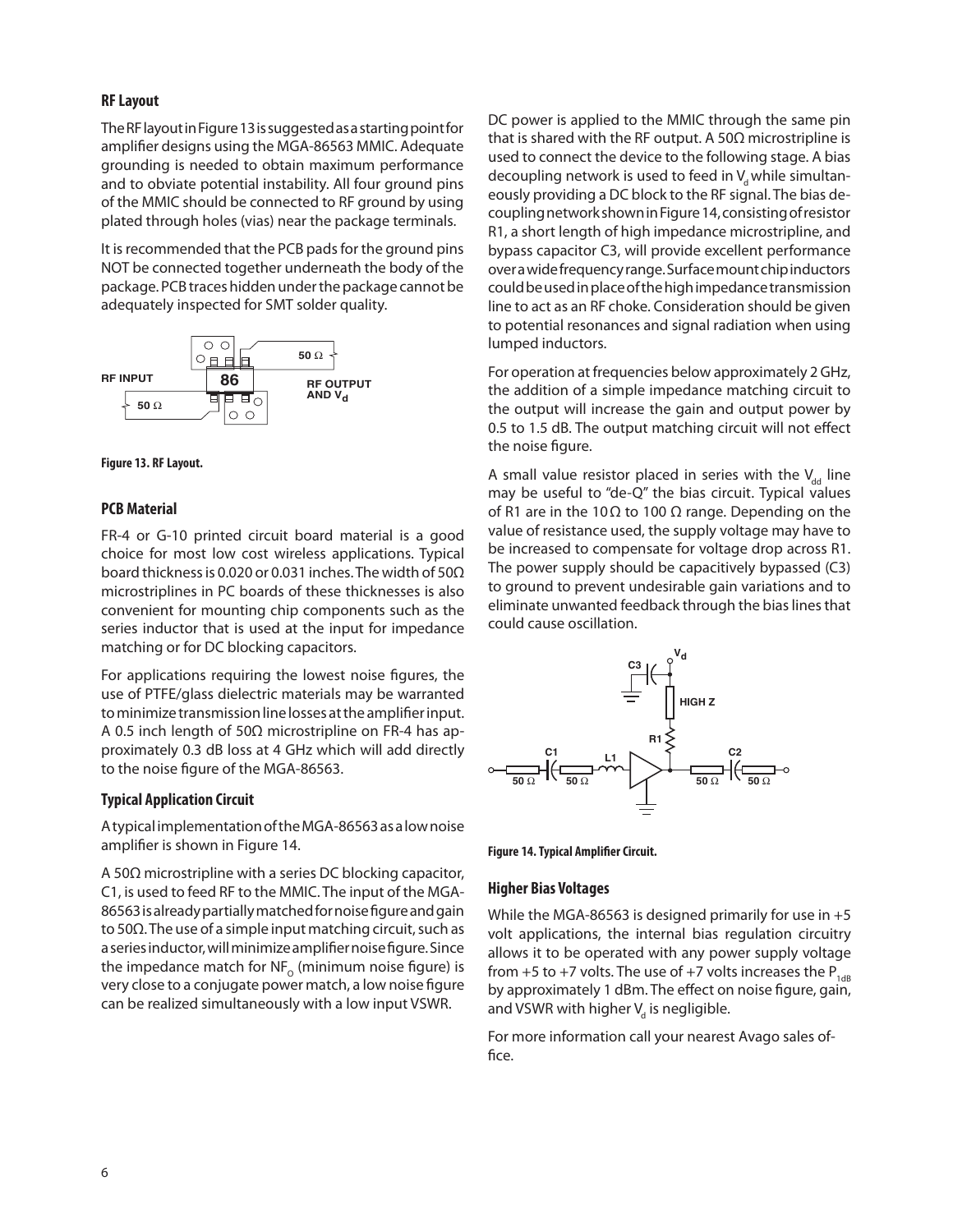### **Part Number Ordering Information**

|                    | No. of         |                  |
|--------------------|----------------|------------------|
| <b>Part Number</b> | <b>Devices</b> | <b>Container</b> |
| MGA-86563-TR1      | 3000           | 7" Reel          |
| MGA-86563-TR2      | 10000          | 13" Reel         |
| MGA-86563-BLK      | 100            | antistatic bag   |
| MGA-86563-TR1G     | 3000           | 7" Reel          |
| MGA-86563-TR2G     | 10000          | 13" Reel         |
| MGA-86563-BLKG     | 100            | antistatic bag   |

**Note:** For lead-free option, the part number will have the character "G" at the end.

### **Package Dimensions**

**Outline 63 (SOT-363/SC-70)**







|               | DIMENSIONS (mm) |      |  |
|---------------|-----------------|------|--|
| <b>SYMBOL</b> | MIN.            | MAX. |  |
| E             | 1.15            | 1.35 |  |
| D             | 1.80            | 2.25 |  |
| HE            | 1.80            | 2.40 |  |
| A             | 0.80            | 1.10 |  |
| A2            | 0.80            | 1.00 |  |
| А1            | 0.00            | 0.10 |  |
| 01            | 0.10            | 0.40 |  |
| e             | 0.650 BCS       |      |  |
| b             | 0.15            | 0.30 |  |
| $\epsilon$    | 0.10            | 0.20 |  |
|               | 0.10            | 0.30 |  |

**NOTES:**

**1. All dimensions are in mm.**

**2. Dimensions are inclusive of plating.**

**3. Dimensions are exclusive of mold flash & metal burr.**

**4. All specifications comply to EIAJ SC70.**

**5. Die is facing up for mold and facing down for trim/form, ie: reverse trim/form.**

**6. Package surface to be mirror finish.**